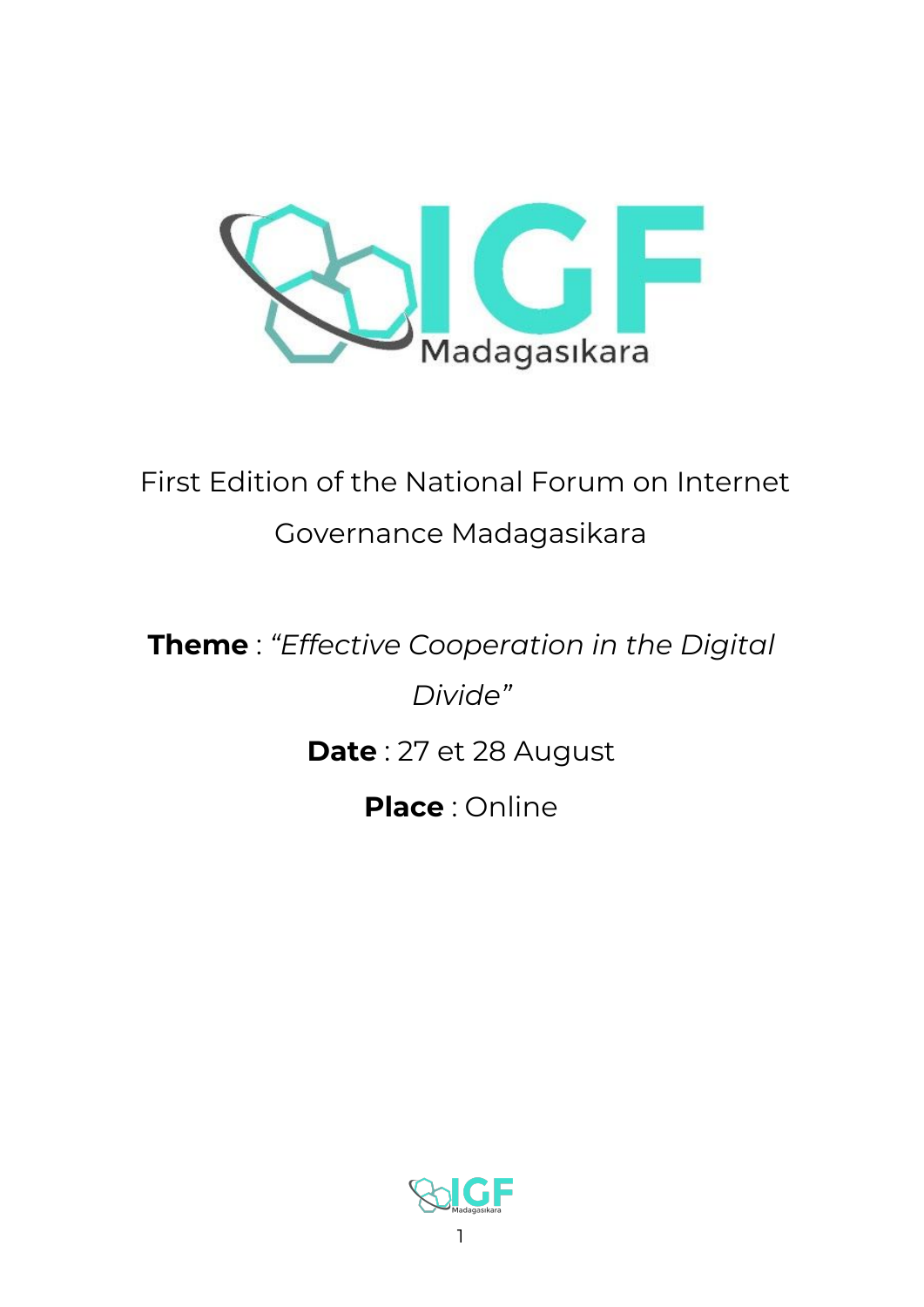# **Introduction**

The National Internet Governance Forum in Madagasikara is a national initiative which aims to empower the Internet community in Madagascar to participate in the Internet Governance process and make their voices heard at national, regional and international level. This initiative was organized for the first time in Madagascar in 2019 and is officially in its second edition at national level.

The objectives of the forum are to :

- To create a unique space where the different stakeholders in Madagascar can discuss issues related to the Internet and reflecting the needs of their respective communities.
- Facilitate multi-stakeholder discussions and exchange of ideas among these stakeholders to contribute to a better engagement of their respective communities.
- Raising awareness, building capacity and promoting a better understanding of Internet governance issues among stakeholders and their communities
- Reflect the views of the NIGF at the global, regional and sub-regional levels so that the Malagasy community can bring its perspectives to the global agenda of the IGF.

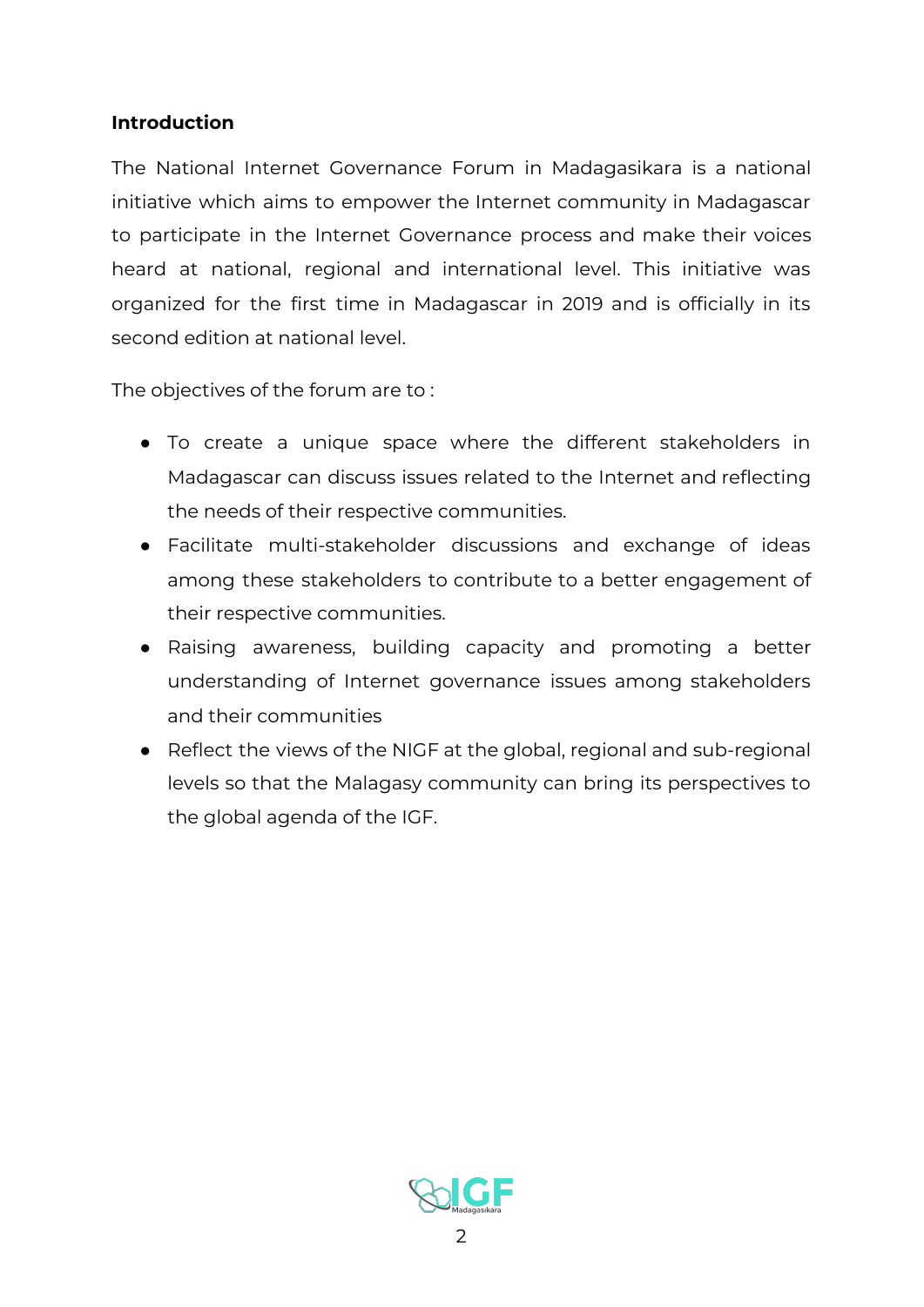# **1. Organizing Committee**

For the 2020 edition, the National Forum on Internet Governance was organized by the ISOC Madagascar Chapter with an organizing committee composed of 17 volunteers from all stakeholder in the digital ecosystem in Madagascar.

| Name                    | First name                             | Employer/Affiliatio<br>ns                                      | Stakeholder            |
|-------------------------|----------------------------------------|----------------------------------------------------------------|------------------------|
| <b>RAKOTOHERINIAINA</b> | SEHENOARINJAKAM<br><b>ALALA TAHIRY</b> | <b>ARTEC</b>                                                   | Government             |
| <b>RABANOSON</b>        | Franck Maherisoa                       | <b>ARTEC</b>                                                   | Government             |
| Andriambelo             | Niry                                   | Agence<br>universitaire de la<br>Francophonie                  | Technical<br>community |
| Razafiarison            | Safidinirina                           | <b>ESPA</b>                                                    | Technical<br>community |
| Rasolomanana            | Jean<br>Fanomezantsoa                  | <b>ESPA</b>                                                    | Technical<br>community |
| Mandrosolaza            | Cheysson                               | <b>Helis</b>                                                   | Technical<br>community |
| <b>SOARIZIKY</b>        | Christine                              | <i>i</i> RENALA                                                | Technical<br>community |
| ANDRIAMAMPIONONA        | Hariniombonana                         | Airtel Madagascar                                              | Private sector         |
| Andriamparany           | Louis Marius                           | <b>Network</b><br>Information Center<br>Madagascar -<br>NIC-MG | Private sector         |

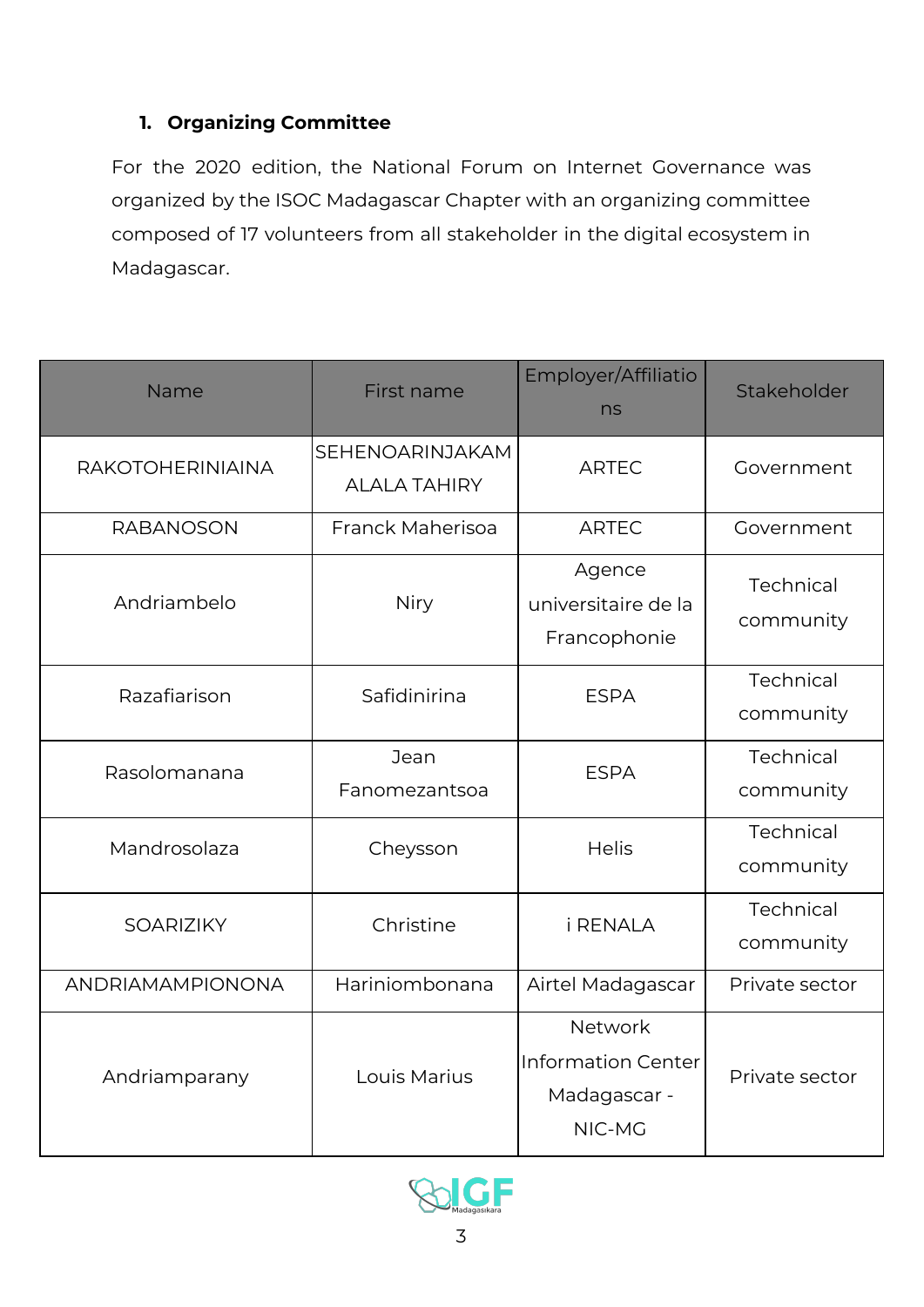| Ranaivoarimanana                                | Mbola                                    | <b>Network</b><br><b>Information Center</b><br>Madagascar -<br>NIC-MG | Private sector |
|-------------------------------------------------|------------------------------------------|-----------------------------------------------------------------------|----------------|
| <b>RAZAFINDRAKOTO</b>                           | Rina Herivelo                            | Axian group                                                           | Private sector |
| <b>HERY MAMY</b><br><b>HANITRANANTENAINASON</b> | Fidèle                                   | Consultant                                                            | Private sector |
| <b>RAZAFINDRAKOTO</b>                           | Raft                                     | <b>ISOC Madagascar</b><br>Chapter                                     | Civil society  |
| Soazara                                         | Mabelle Francillia                       | Emedia                                                                | Civil society  |
| <b>RAKOTOARIVO</b>                              | <b>NOHARINTSAFIDY</b><br><b>SAROBIDY</b> | <b>ONG HABAKA</b>                                                     | Civil society  |
| ANDRIAMAMPIANINA                                | Andry-Tiana                              | <b>ISOC Madagascar</b><br>Chapter                                     | Civil society  |
| <b>RAMAMISOA</b>                                | Voary                                    | <b>ONG YouthFirst</b>                                                 | Civil society  |
| <b>RAKOTONDRAINIBE</b>                          | Harimino L.                              | <b>ISOC Madagascar</b><br>Chapter                                     | Civil society  |

# **2. Processus préparatoire**

In preparation for this forum, the first edition of the school on Internet governance was organized online for the benefit of the entire community the week of July 27th. This School is an initiative of the African Union to support countries such as Madagascar in this process and was organized in collaboration with PRIDA.

All the members of the organizing committee had the opportunity to participate in this capacity building and the holding of the SIG allowed to

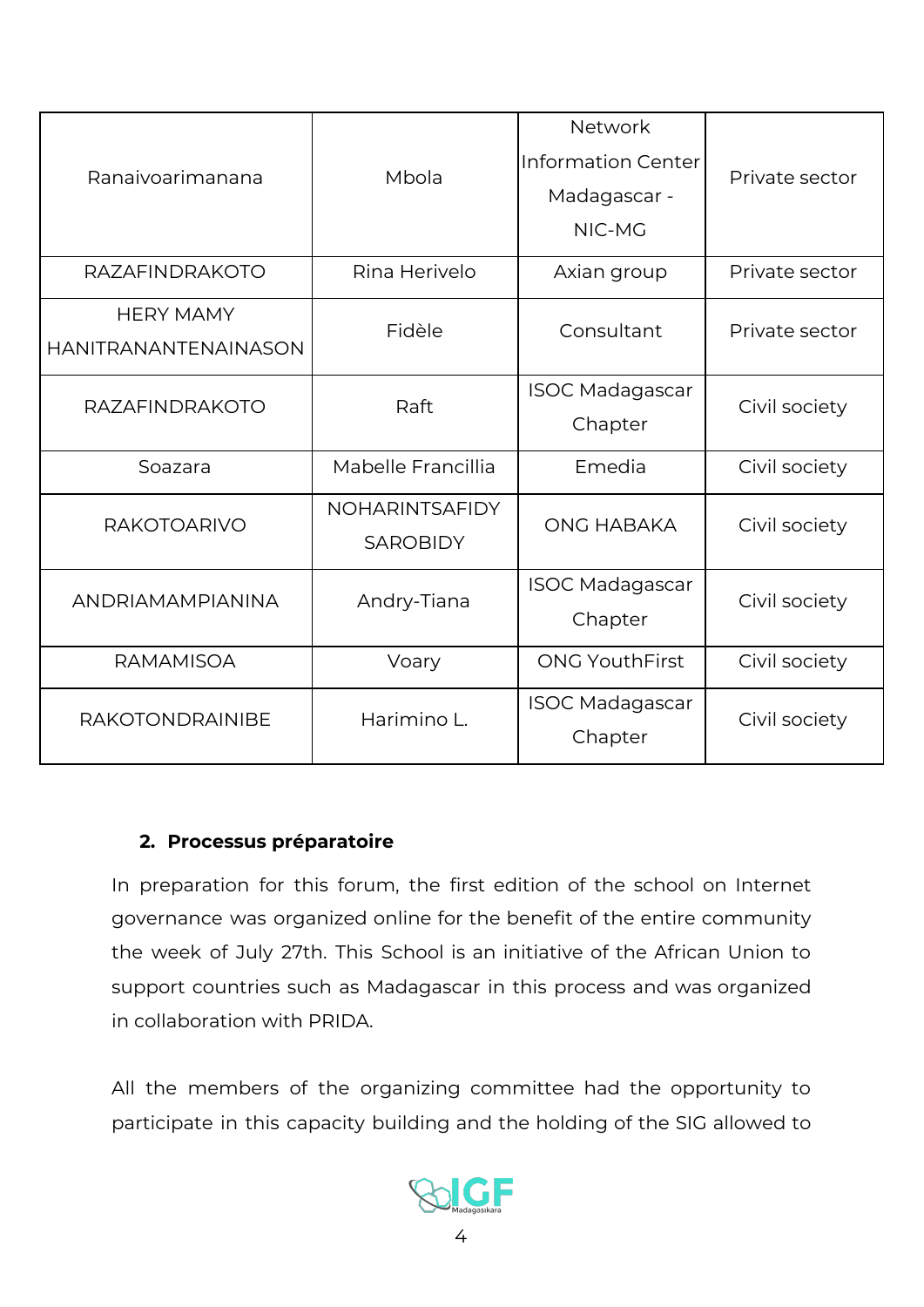define the different Internet issues in Madagascar in view of the organization of the IGF.

The issues that were identified during the SIG are therefore :

- Internet access in general (infrastructure and cost)
- The digital divide linked to physical access and the absence or lack of digital education
- Gaps in regulation and legislation at the national level
- Cybersecurity
- Insufficient local content and service development

The organizing committee held three meetings after the SIG to define the agenda, establish the theme and strategy for the organization of the IGF. Following the principle of inclusiveness, the issues defined by the organizing committee were also subject to a public consultation in order to include the entire community in the process. This public consultation took the form of a survey, the result of which highlighted access as one of the major issues of the Internet in Madagascar.

At the end of this public consultation, and in order to highlight the notion of inclusiveness in this process, we defined the theme: "Effective cooperation in the digital divide" .

The list of sessions was established according to the theme and the various issues defined by the community, and was the subject of a call for submissions from the various stakeholders in Madagascar and at the global level.

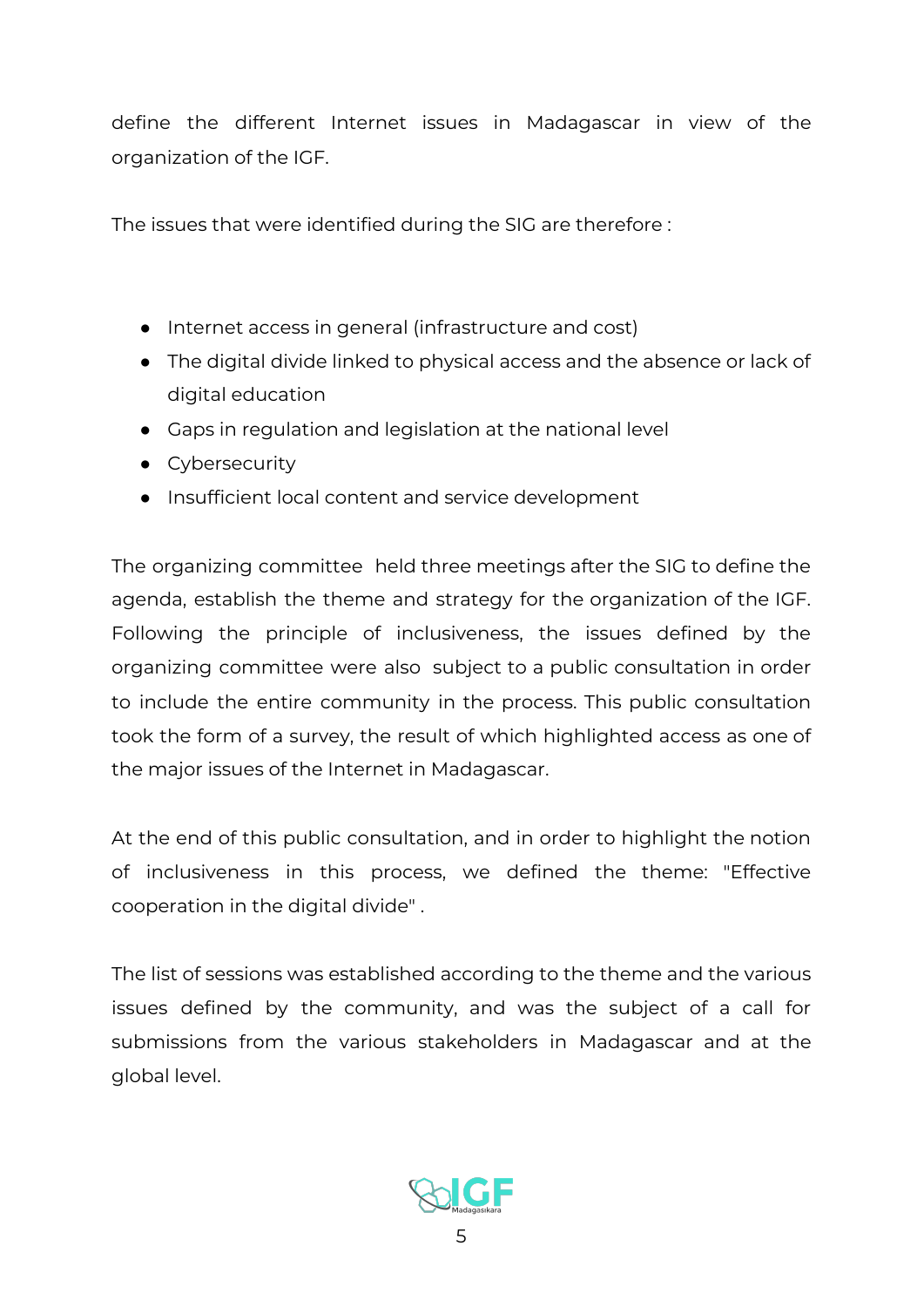# **3. Minutes of the sessions**

# **AGENDA - 27 Août 2020**

| Day 1 - 27    | Sessions                                                                                            | Duration |
|---------------|-----------------------------------------------------------------------------------------------------|----------|
| 11:30 - 11:50 | <b>Opening session</b>                                                                              |          |
|               | Opening remarks from the chair of ISOC Madagascar Chapter, Pr.<br>Raft RAZAFINDRAKOTO (5 min)       | 20 min   |
|               | Opening remarks from Africa Union Commission/PRIDA-Mr. Adil<br>Sulieman (5 min)                     |          |
|               | Opening remarks from European Union - Mr. Franck Porte (5 min)                                      |          |
|               | Opening remarks from The Ministry of Post, Telecommunications                                       |          |
|               | and Digital Development, Mr Dera RANDRIATSARAFARA, (5 min)                                          |          |
|               | <b>Moderator:</b>                                                                                   |          |
|               | Ms. Harimino RAKOTONDRAINIBE                                                                        |          |
| 11:50 - 11:55 | SIG in Madagascar, Dr. Margaret Nyambura Ndung'u, IG<br><b>Expert Technical Assistance to PRIDA</b> | 5 min    |
| 11:55 - 12:25 | <b>Session 1</b>                                                                                    | 30 min   |
|               | "Connectivity, everyday partners: Internet, Access and<br>infrastructure"                           |          |
|               | <b>Topics</b>                                                                                       |          |
|               | Internet Exchange point                                                                             |          |
|               | Ghislain Nkeramugaba, Rwanda Internet Exchange Point                                                |          |
|               | <b>Community Networks regulations</b>                                                               |          |
|               | Mr. Verengai Mabika, Senior Policy Advisor, Internet Society                                        |          |
|               | <b>Moderator</b>                                                                                    |          |
|               | Pr Raft RAZAFINDRAKOTO, ISOC Madagascar                                                             |          |

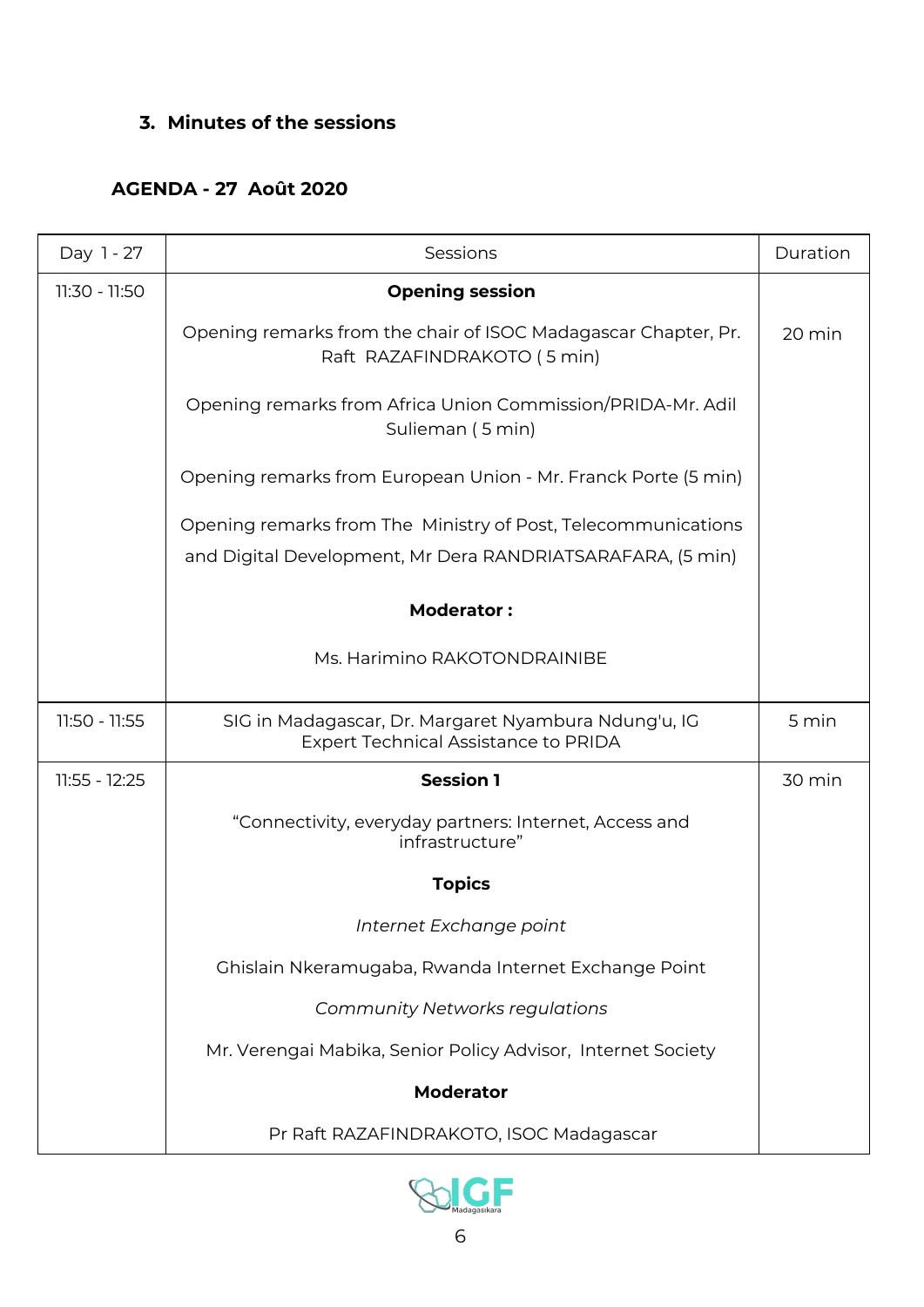| 12:25 - 12:50 | Q&A                                                              | 25 min |
|---------------|------------------------------------------------------------------|--------|
|               | <b>Moderator:</b>                                                |        |
|               | Pr Raft RAZAFINDRAKOTO, ISOC Madagascar                          |        |
| 14:00 - 14:30 | <b>Session 2</b>                                                 | 30 min |
|               | "Role of the Internet in monitoring and managing COVID-19 cases" |        |
|               | <b>Speakers:</b>                                                 |        |
|               | "Digital identification: an alternative approach"                |        |
|               | Pr. Marius ANDRIAMPARANY, Head of ICT Department, CIDST          |        |
|               | "Impacts of covid-19"                                            |        |
|               | Mr. Jean Luc RAJAONA, Goticom                                    |        |
| 14:30 - 15:00 | Q&A                                                              | 30 min |
|               | <b>Moderator</b>                                                 |        |
|               | Ms. Noharintsafidy Sarobidy RAKOTOARIVO, ONG Habaka              |        |

# **AGENDA - 28 Août 2020**

| Day 2 - 28    | Sessions                                                       | Durée  |
|---------------|----------------------------------------------------------------|--------|
| 12:00 - 12:45 | <b>Session 3</b>                                               | 45 min |
|               | "Internet for youth : access and use towards a better balance" |        |
|               | <b>Speakers:</b>                                               |        |
|               | "Internet: opportunity and threat for youth."                  |        |
|               | Ms. Voary RAMAMISOA, ONG Youth First                           |        |
|               | "Distance learning during the pandemic: experiences sharing by |        |
|               |                                                                |        |

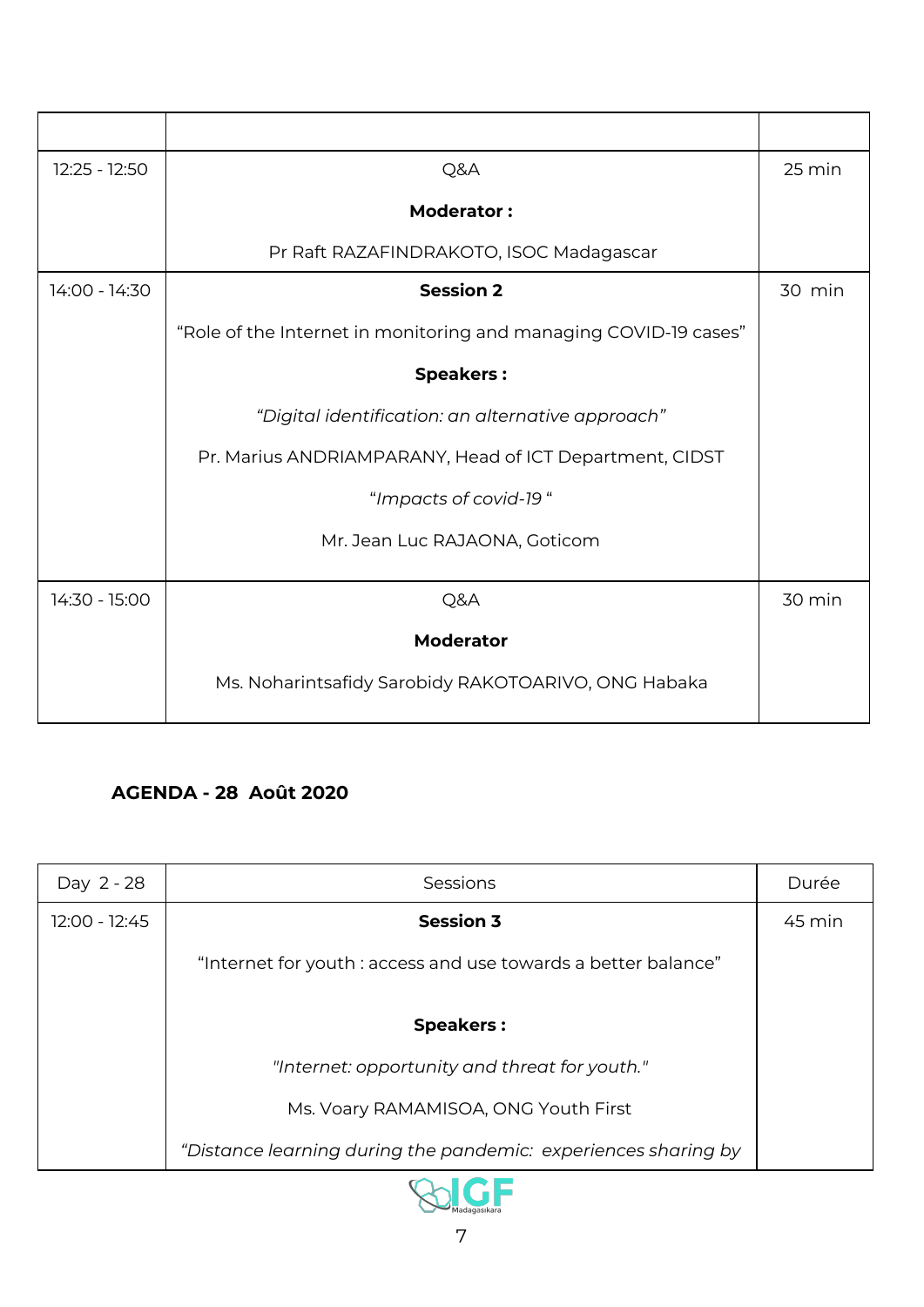|               | the University of Fianarantsoa"                                                 |        |
|---------------|---------------------------------------------------------------------------------|--------|
|               | Dr. Hasina RAKOTONIRAINY, Université Fianarantsoa                               |        |
|               | "Internet, educational continuity and inequalities"                             |        |
|               | Ms. Niry ANDRIAMBELO, ISOC Madagascar                                           |        |
| 12:45 - 13:05 | Q&A                                                                             | 20 min |
|               | <b>Moderator</b>                                                                |        |
|               | Ms. Christine SOARIZIKY                                                         |        |
| 14:00 - 14:20 | <b>Session 4</b>                                                                | 20 min |
|               | "Legal dimensions and cybercrime in Madagascar"                                 |        |
|               | <b>Speakers:</b>                                                                |        |
|               | Mr. Franck RABANOSON, ARTEC                                                     |        |
| 14:20 - 14:50 | Q&A                                                                             | 30 min |
|               | <b>Moderator</b>                                                                |        |
|               | Mr. Mbola RANAIVOARIMANANA, NIC-MG                                              |        |
|               | <b>Guest</b>                                                                    |        |
|               | Pr. Marius ANDRIAMPARANY, Head of ICT Department, CIDST                         |        |
| 14:50 - 15:00 | National IGF recommendations                                                    | 10 min |
| 15:00 - 15:05 | Thank you session                                                               | 5 min  |
| 15:05 - 15:30 | <b>Closing session</b>                                                          | 25 min |
|               | Closing remarks from NIC MG, Pr. Marius ANDRIAMPARANY (7<br>min)                |        |
|               | Closing remarks from Africa Union Commission/PRIDA-Mr. Adil<br>Sulieman (7 min) |        |

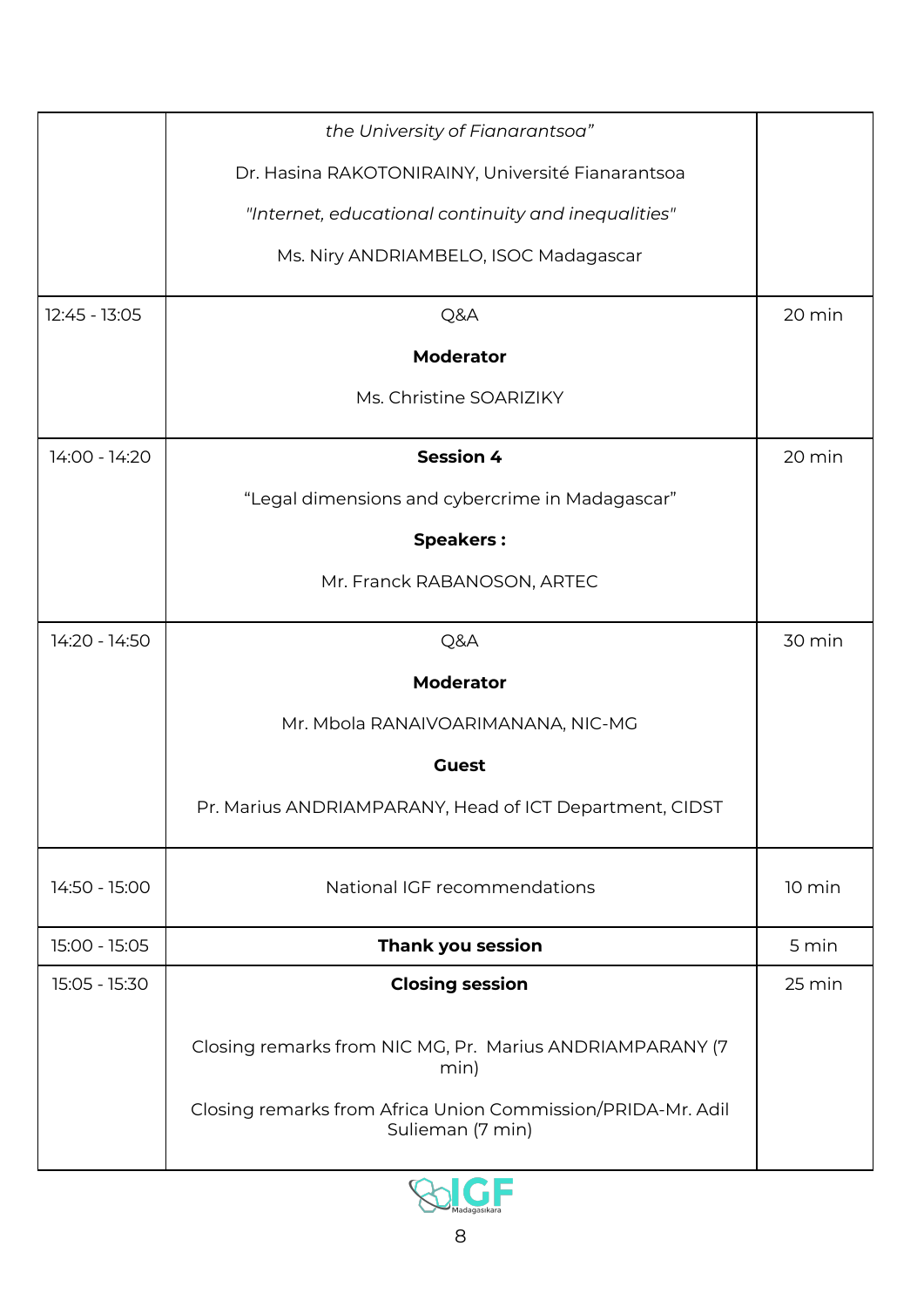| Closing remarks from Ministry of Post, Telecommunications   |  |
|-------------------------------------------------------------|--|
| and Digital Development, Mr. Dera RANDRIATSARAFARA, (7 min) |  |
|                                                             |  |
| <b>Moderator</b>                                            |  |
| Ms. Harimino RAKOTONDRAINIBE                                |  |
|                                                             |  |

#### **Recommendations**

At the conclusion of the activities, participants made the following recommendations:

- 1. Recommandations pour améliorer l'accès à Madagascar
	- a. Develop operational Internet exchange points in Madagascar and connect traditional and non-traditional networks (banks, government services, NREN ...) to these exchange points.
	- b. Put in place favorable policies and regulations that promote the deployment/creation and development of Internet exchange points, small ISPs, local content and data centers, in order to create a dynamic peering and interconnection ecosystem.
	- c. Put in place a legal system and regulation that is both incentive and participatory, allowing for the deployment and development of community networks in order to connect unconnected areas:
		- A more flexible tax regime for business permits and licences

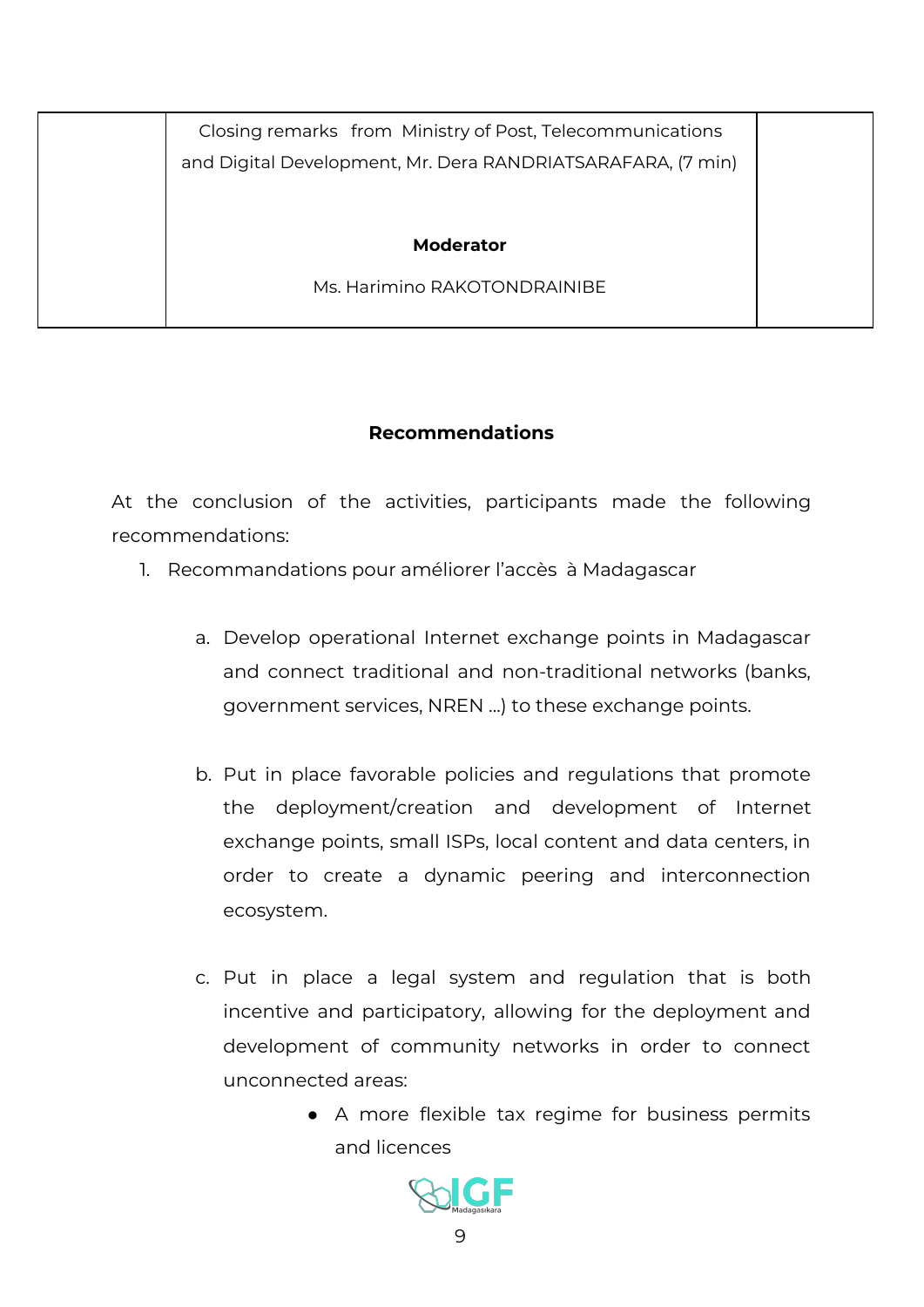- Facilitate imports, purchase and deployment of telecommunication infrastructure by small operators
- Lighten the regulatory requirements for community networks.
- 2. Recommendations for a National Ecosystem for Digitization
	- a. Develop a National Digital Policy/Strategy
	- b. Promote and encourage digital transformation in all sectors (private and public): digitization of public services, development of essential digital e-services in all key sectors of the country (health, urban mobility, monitoring of administrative records, access to emergency aid in case of disaster, employment, education, trade, banking, insurance, ...).
	- c. To put in place a legal framework and an inclusive policy for the deployment of a digital identification system that respects human rights. Couple these digital identification systems with pre-existing systems by collaborating with third parties and reinforcing them with documents serving as certificates and giving authorization.
	- d. Review and renew periodically (at least every four (04) years) the legal texts related to cybersecurity so that they are in line with the evolution of digital technology and the various "crimes" that could be perpetrated in cyberspace.

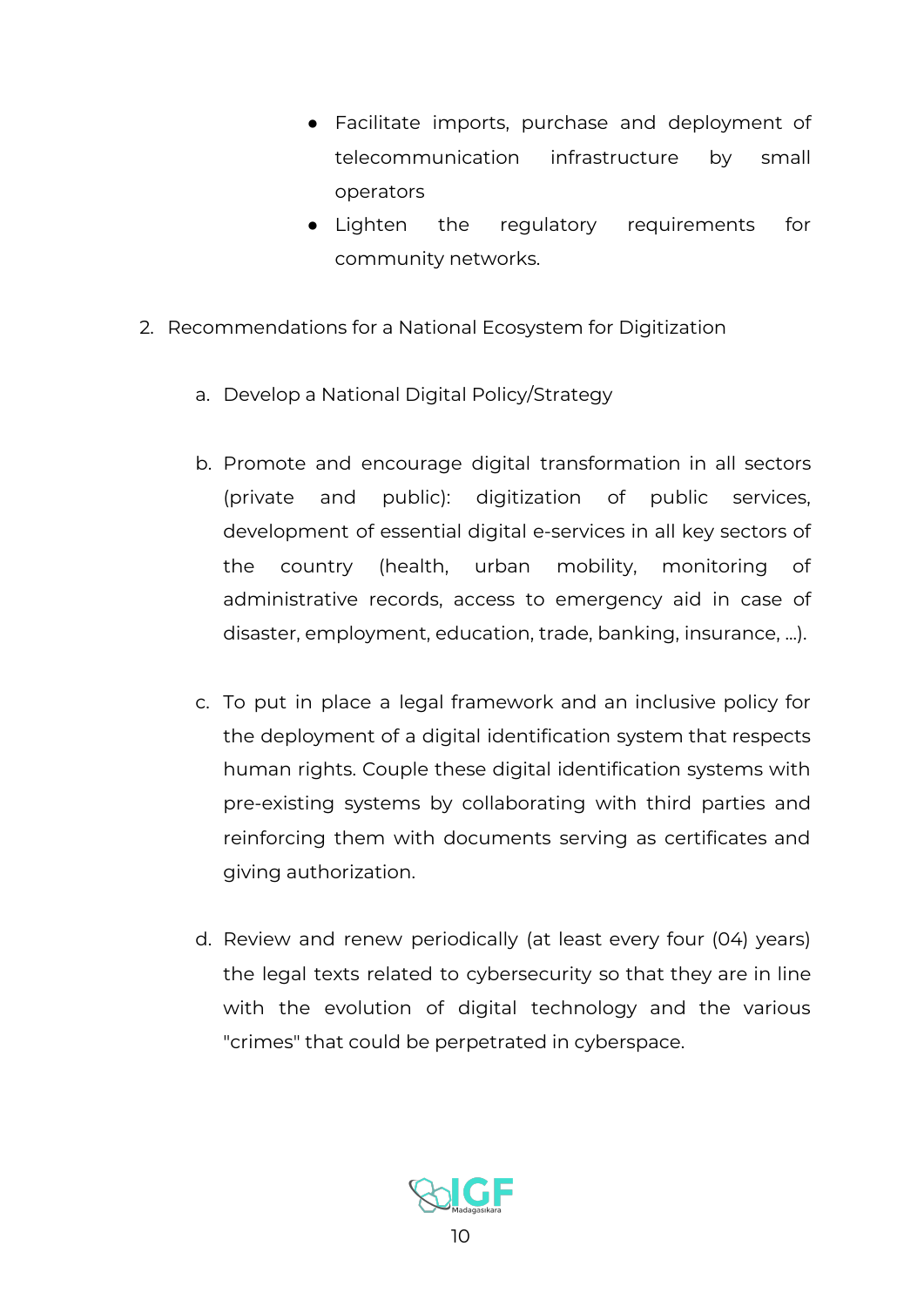- e. Promote capacity building for all actors in the digital domain to ensure that every citizen can be aware of the opportunities of the Internet and are able to benefit from it.
- f. Support the development of a resilient and inclusive digital ecosystem.

# **Synthèse**

- 1. Put in place an inclusive Internet governance policy which promotes an open, secure and accessible Internet for the different sectors in Madagascar: public (education, government services ... ) and private in order to allow a faster digital transformation, and to support the different activities related to these sectors during and after covid-19.
- 2. Put in place an adequate legal framework in the gradual shift to digital use while respecting fundamental human rights.
- 3. Strengthen the capacity of all stakeholders so that everyone can benefit from the advantages offered by the technology.

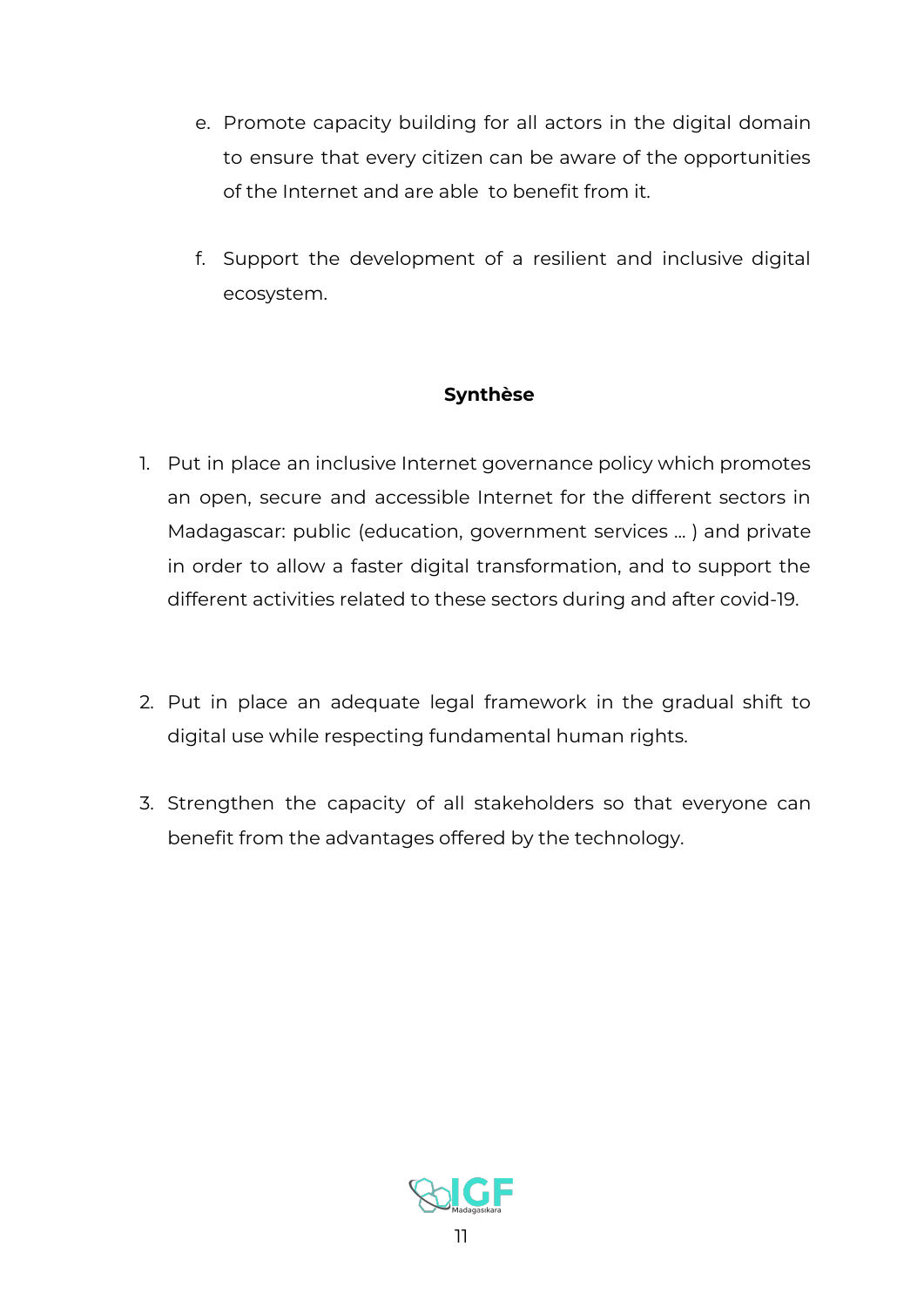# 4. **Budget Report**

Given the circumstances at the national level and the holding of the event online, the organization of the IGF Madagasikara relied solely on the technical and logistical support offered by international partners and local partners. These supports took the following forms:

- Zoom room and translation during the sessions (PRIDA)
- Internet package (Orange)
- Indemnities for the resource persons and the organizing committee, domain name for the website (NIC MG)

# **5. Contact**

- Website : [www.igf.mg](http://www.igf.mg/)
- Mailing-lists : madagascarcommunity@intgovforum.org
- Mail : [contact@igf.mg](mailto:contact@igf.mg)
- Twitter : FMadagasikara
- Facebook : IGFMadagasikara